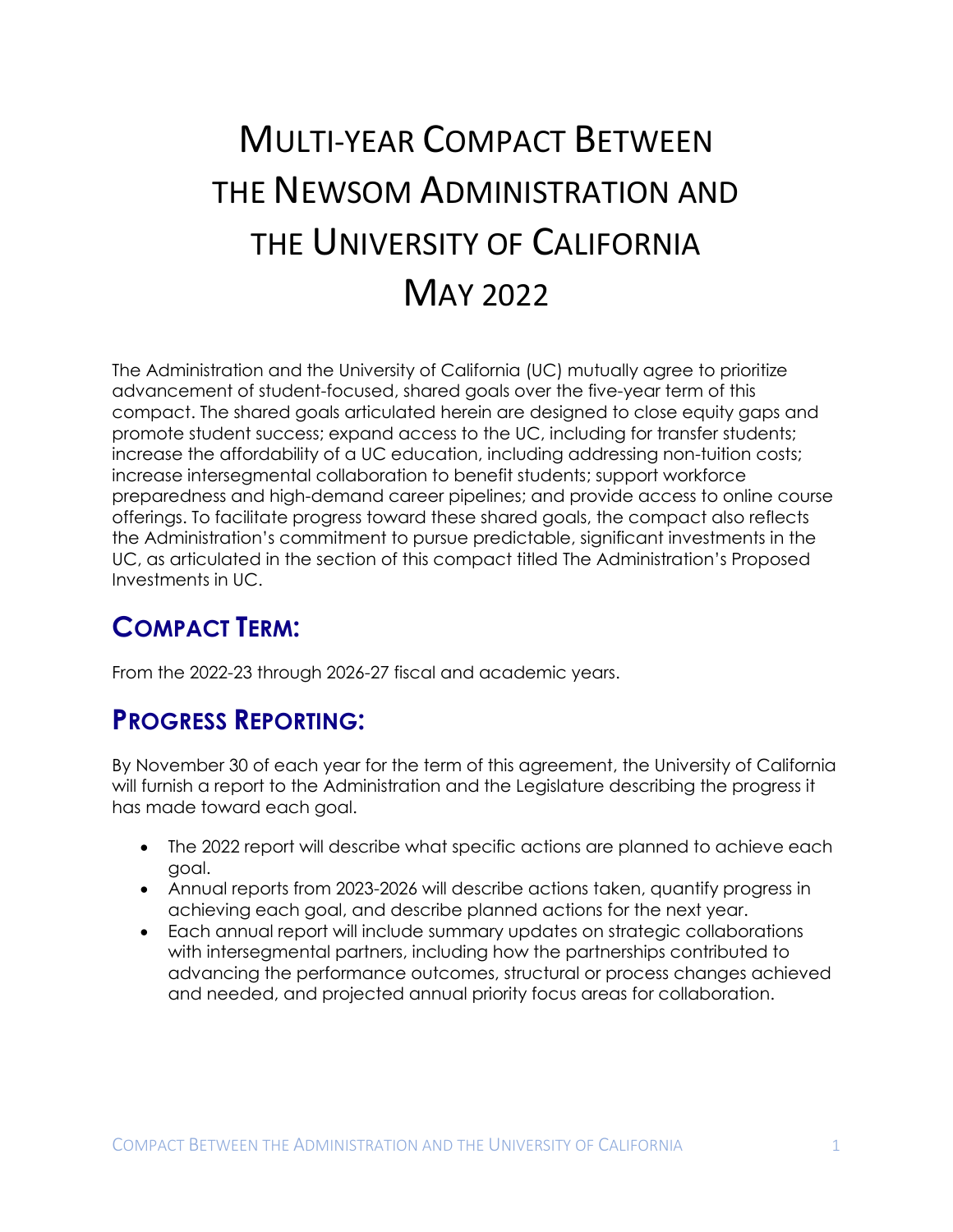# **SHARED GOALS:**

#### **INCREASING ACCESS TO THE UC:**

The Administration and the University share the following goals to increase access to the UC:

- With the 2022-23 academic year serving as the baseline, UC will add approximately 8,000 full-time equivalent resident undergraduates over four years (one-percent annual enrollment growth each year between 2023-24 and 2026- 27). In the first annual report, UC will provide specific estimated enrollment increases for each year between 2023-24 and 2026-27.
	- o This enrollment growth will be supported by annual five-percent General Fund base increases described in the Administration's Proposed Investments section of this document.
	- o To the extent feasible within Long Range Development Plan constraints, UC will aim for, at minimum, 15 percent of this growth to occur at UC Berkeley, UC Los Angeles, and UC San Diego.
- In addition to the annual resident undergraduate enrollment growth of one percent per year between 2023-24 and 2026-27, UC will shift a portion of nonresident undergraduate enrollment at UC Berkeley, UC Los Angeles, and UC San Diego to resident undergraduate enrollment to achieve a share of nonresident students at every UC campus that is no more than 18 percent of the campus' undergraduate enrollment. This provision is contingent upon the state providing ongoing funding to backfill revenue losses associated with the shift of nonresident to resident undergraduate enrollment at UC Berkeley, UC Los Angeles, and UC San Diego during the term of the agreement, pursuant to Education Code Section 93000.
	- o Undergraduate enrollment growth during the term of the agreement will occur in accordance with UC's existing systemwide goal to enroll one new California resident transfer student for every two new California resident freshmen.
- In addition to the aforementioned resident undergraduate enrollment growth, UC will add 2,500 graduate students systemwide during the term of the agreement.
	- o This enrollment growth will be supported by the annual five-percent General Fund base increases described in the Administration's Proposed Investments section of this document.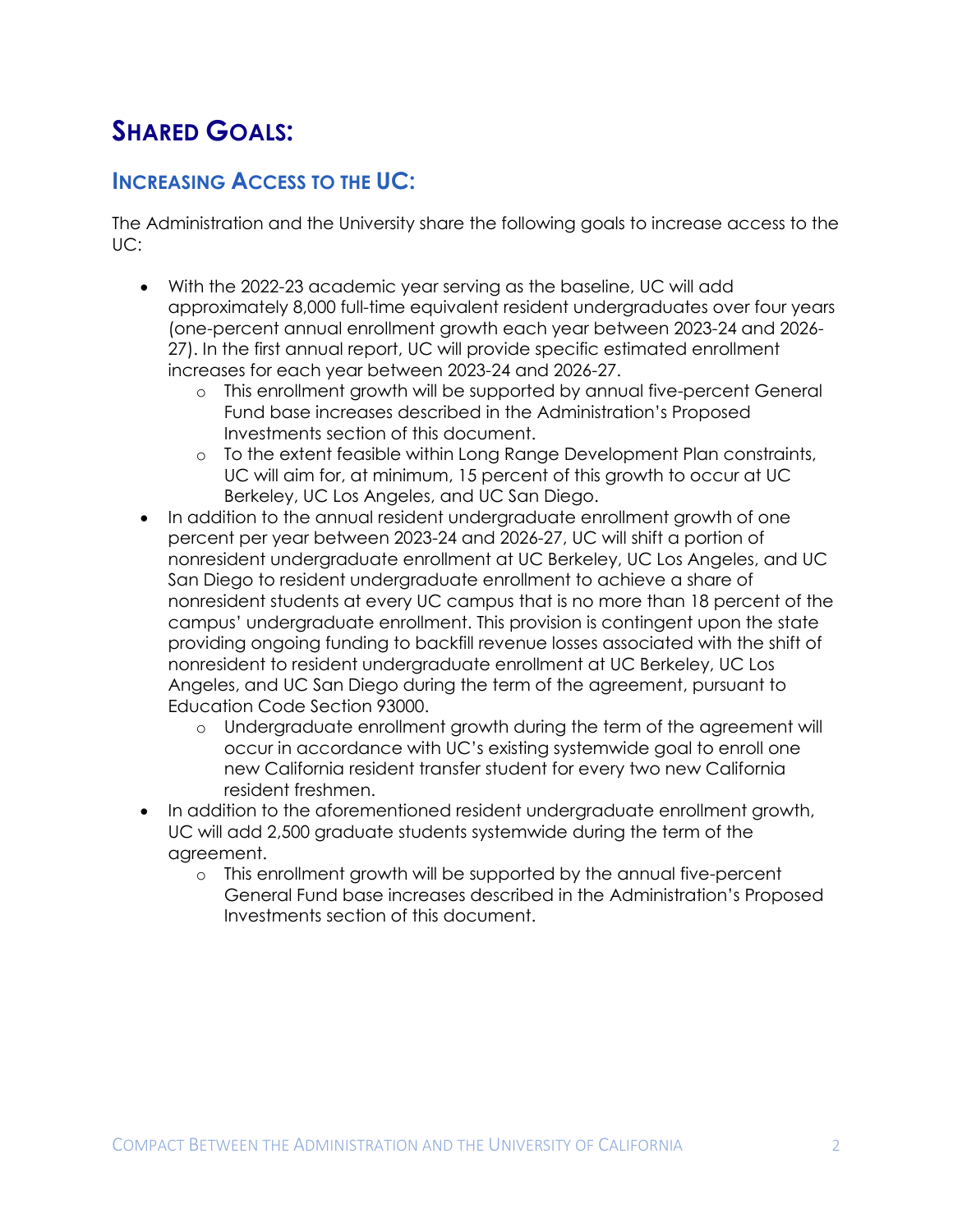#### **IMPROVING STUDENT SUCCESS AND ADVANCING EQUITY:**

The Administration and the University share the following goals to improve student success and advance equity:

- Establishing an aspirational target to eliminate gaps between overall four-year freshman graduation rates and those of low-income (Pell-eligible), and underrepresented groups by 2029-30.
	- o The intermediate goal is to reduce current gaps by 50 percent by the end of the 2025-26 academic year.
- Increasing the overall systemwide four-year freshman graduation rate to 76 percent and the two-year transfer graduation rate to 70 percent by 2029-30.
	- o The intermediate goal is to achieve at least half of those increases by the end of the 2025-26 academic year, with measurable progress demonstrated by at least five of the nine undergraduate campuses each year.
- Improving data collection on graduation rates for students with a disability and creating a dashboard for this information by the end of the 2025-26 academic year. Moving forward, this information will be used to aid in establishing baseline data and identification of appropriate metrics and goals to improve the student experience for disabled students.
- These goals will be tracked on the UC undergraduate graduation rate dashboard [\(https://www.universityofcalifornia.edu/about-us/information](https://www.universityofcalifornia.edu/about-us/information-center/ug-outcomes)[center/ug-outcomes](https://www.universityofcalifornia.edu/about-us/information-center/ug-outcomes) ).
- Below is the baseline information, representing four-year grad rates from the Fall 2017 freshman cohort, and two-year grad rates from the Fall 2019 transfer cohort. The Fall 2022 freshman cohort will be used for 2025-26 four-year grad rate goals and Fall 2024 transfer cohort will be used for 2025-26 two-year grad rate goals.

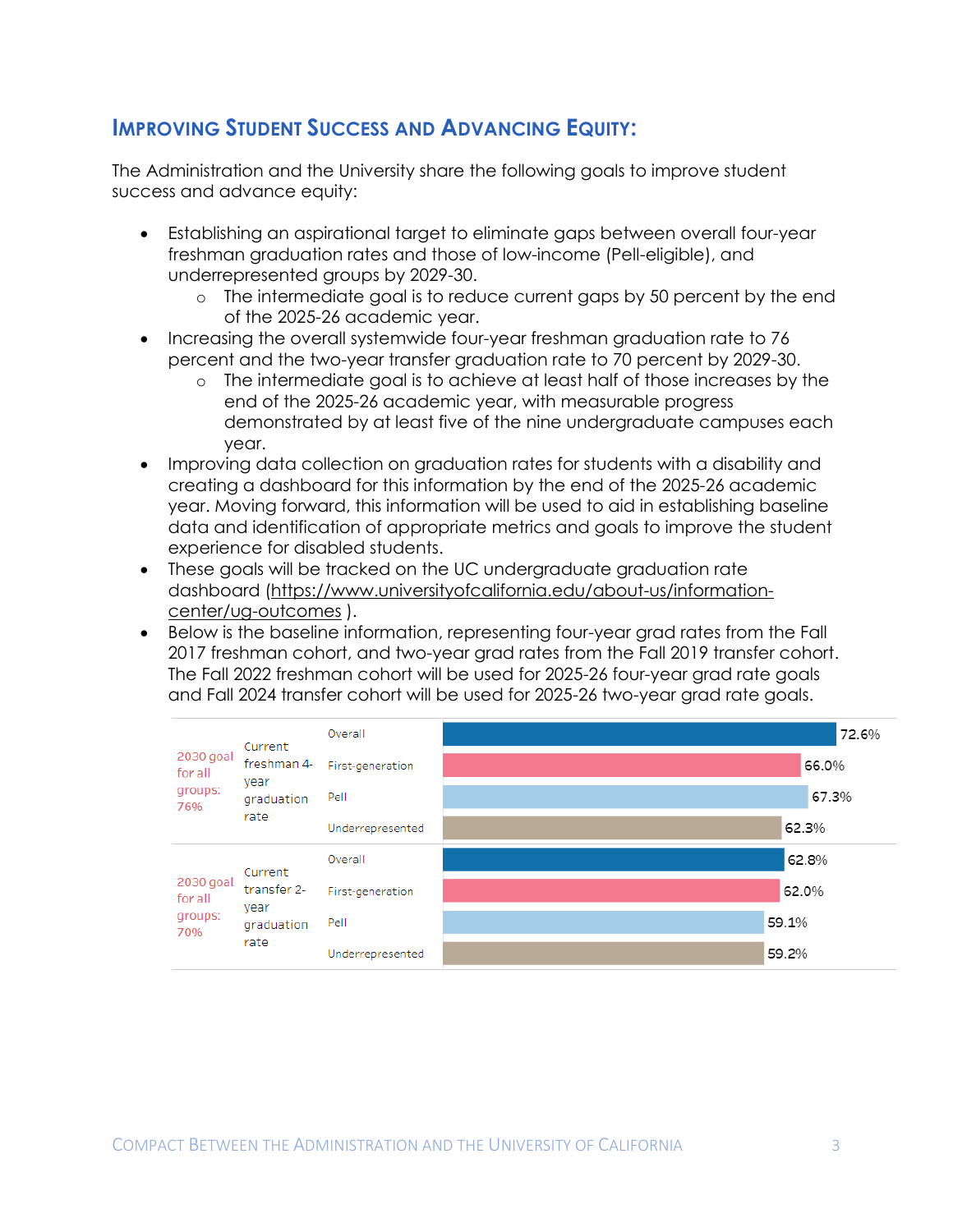#### **INCREASING THE AFFORDABILITY OF A UC EDUCATION:**

The Administration and the University share the following goals to increase the affordability of a UC education:

- Establishing an aspirational goal of offering every UC undergraduate a pathway for debt-free education by 2029-30.
	- o UC will set aside 45 percent of new revenue generated from undergraduate tuition and systemwide fee increases for financial aid.
	- o Offering a pathway for debt-free education is expected to refer to providing resources such that total available resources (a combination of self-help [the expected student contribution from work earnings or other resources], an expected parent contribution, scholarships, UC institutional aid, Cal Grant, Middle Class Scholarship, Pell Grant and other state and federal grant support for eligible students) are adequate to cover a student's total cost of attendance.
	- o The intermediate goal is to provide a pathway for debt-free education to 60 percent of all undergraduate students by the end of the 2025-26 academic year, which will prioritize low-income students and will ensure all California resident undergraduate Pell Grant recipients attending a UC are provided a pathway for debt-free education by the end of the 2025- 26 academic year.
	- The University will use the following metrics to measure success:
		- **Increasing number of financial aid recipients with a self-help level** below the identified target (\$7,900 for the current year);
		- Decreasing proportion of California resident students borrowing each year compared to the 2019-20 baseline (37 percent in 2019- 20);
		- Decreasing proportion of California resident students graduating with debt compared to the 2019-20 baseline (44 percent in 2019- 20); and,
		- Decreasing average debt upon graduation (\$17,917 in 2019-20).
- In light of its goal, UC will construct a plan that will detail how it will substantially decrease non-tuition costs for students or increase availability of lower cost options in the areas of textbooks, housing, food and transportation. UC will look for ways to reduce or eliminate student textbook and course materials fee costs and/or increase financial aid to better address these costs. UC will use responses from the Undergraduate Cost of Attendance Survey to track decreases in textbook costs for lower and upper division students.
- UC will implement strategies that increase the overall affordability of on-campus housing, such as including student housing—both undergraduate and graduate student housing—as part of ongoing capital campaigns.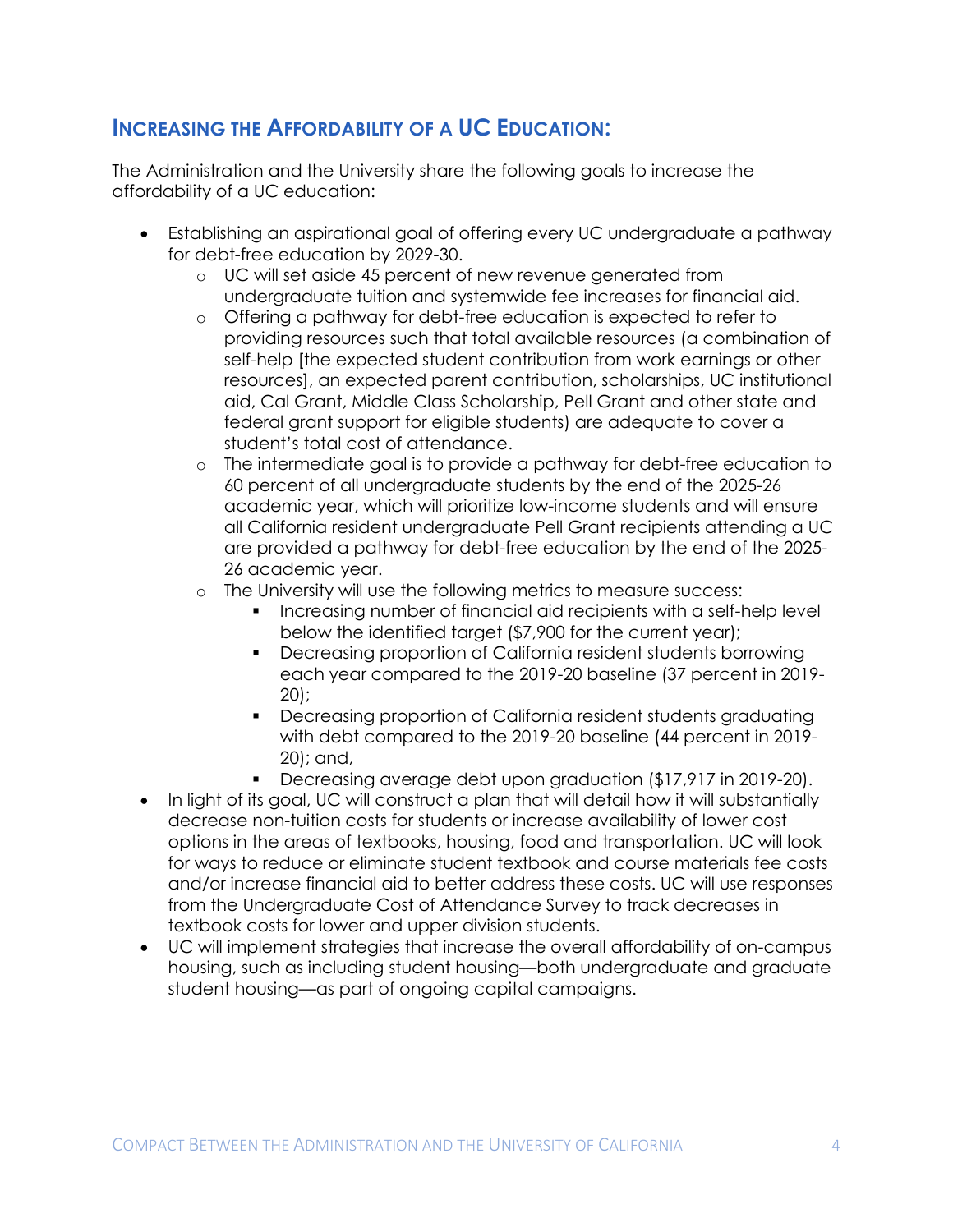#### **INCREASING INTERSEGMENTAL COLLABORATION TO BENEFIT STUDENTS:**

The Administration and the University share the following goals to increase intersegmental collaboration:

- UC will fully participate in the implementation of the Cradle-to-Career Data System, including support for the System's proposed California College Guidance Initiative (CCGI) operating tool.
- UC will support efforts for its nine undergraduate campuses to adopt a common learning management system with the California State University (CSU) and California Community College (CCC) systems.
- UC will collaborate with the CSU and the CCCs to utilize the CSU Student Success Dashboard, or a similar tool, to identify granular equity data trends that can be used to address equity gaps.
- UC will support efforts to establish an integrated admissions platform common to the UC, CSU, and CCCs. Such a platform should be integrated with, and informed by, the Cradle-to-Career Data System.
- UC will collaborate with the CCC system to redesign UC-CCC data sharing agreements as needed to more comprehensively uphold the commitment to enable, sustain, increase, and seamlessly support transfer students; to create standards, processes, and conditions to facilitate analysis of transfer data and understand CCC successes and improvement points. Such data is critical to meaningfully fulfilling the promise of the Associate Degree for Transfer (ADT) and the intent of Chapter 566, Statutes of 2021 (Assembly Bill 928).
	- o Specifically, UC will collaborate with the CCC system to redesign datasharing agreements, as needed, to facilitate the provision of information on CCC transfer students, including but not limited to the following:
		- Student-level data on CCC students who upon matriculation indicate intent to transfer, and students who matriculate into and complete an Associate Degree for Transfer or the Intersegmental General Education Transfer Curriculum (IGETC) pathway.
		- Student-level data on CCC applicants to UC annually, including academic and demographic profiles, and admissions decisions by campus per year.
		- Student-level data on CCC students enrolled at UC, including academic profiles, and academic persistence and performance.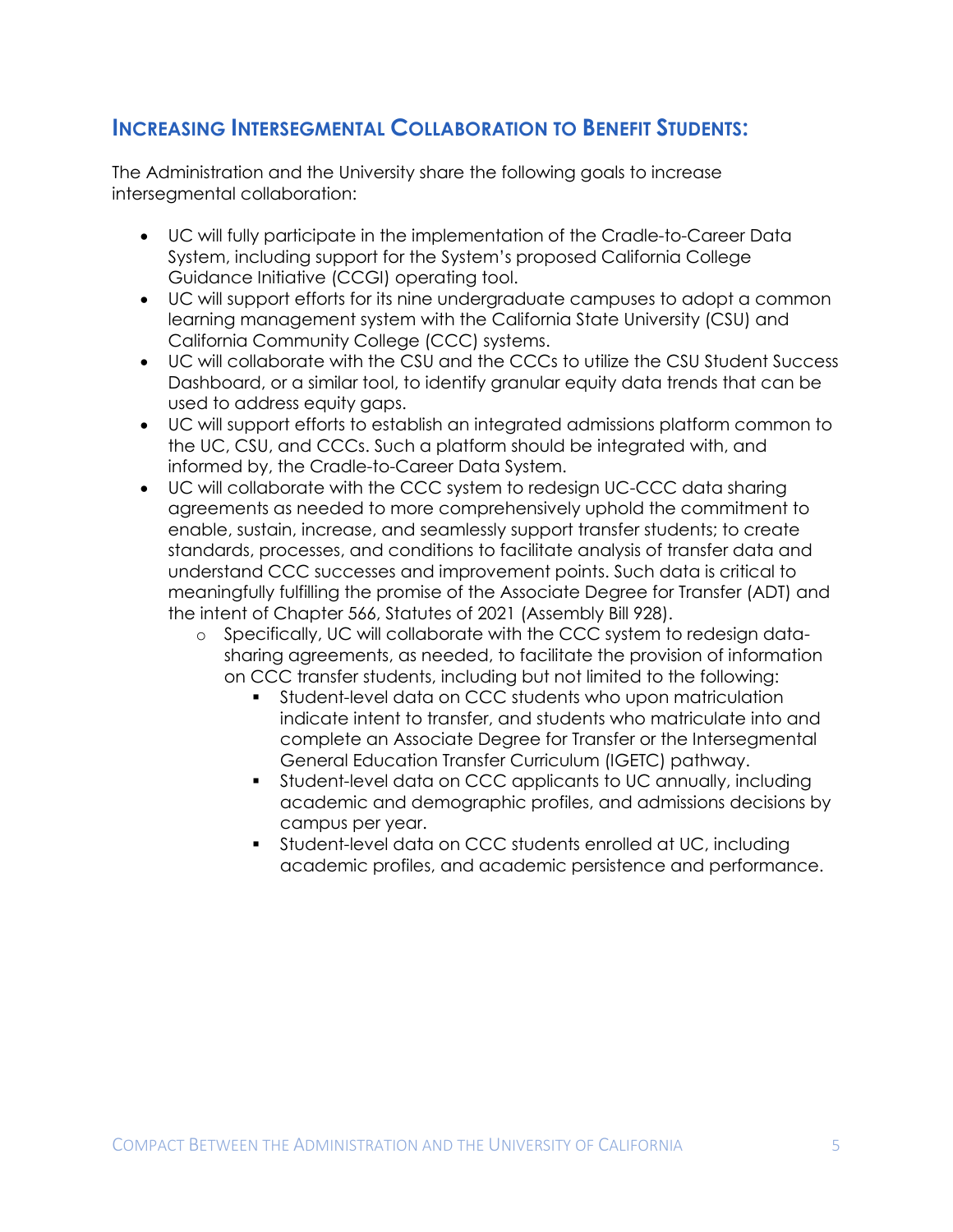#### **SUPPORTING WORKFORCE PREPAREDNESS AND HIGH-DEMAND CAREER PIPELINES:**

The Administration and the University share the following goals in supporting workforce preparedness:

- Increasing the number of students graduating with degrees or credentials in science, technology, engineering and mathematics (STEM); education or early education; and academic doctoral degrees; by 25 percent by 2026-27.
	- o The overarching goal is to support high-demand career pipelines for technology, climate action, healthcare, and education.
	- o Broad UC STEM disciplines for purposes of this goal will be architecture, engineering, life sciences, physical sciences, and other health sciences.
	- o UC's primary education focus for purposes of this goal is to produce future K-12 educators and CCC, CSU and UC faculty.
	- o In reporting progress on this goal, UC will disaggregate information as feasible. This disaggregation will ideally include, but not be limited to, reporting of information by educational discipline, degree level, and/or Employment Development Department industries of employment.
- With regard to undergraduate and graduate enrollment growth outlined in the Increasing Access section above, prioritizing high-need disciplines, including healthcare, STEM, climate action, education, and disciplines of regional need identified by Community Economic Resilience Fund (CERF) partnerships. In the 2022 annual report, UC should detail the timeline, including annual targets, and approach for meeting this goal.
- UC will collaborate with the CCCs to develop technology, educator, healthcare, and climate action ADT pathways and/or UC transfer pathways for transfer students interested in entering these fields.
	- o The goal is to establish a "2+2" model for transfer students interested in entering these fields.
- To meet the State's aspirational goals of increasing the percentage of students who graduate high school with 12 or more college units earned through dual enrollment opportunities by 15 percent and closing equity gaps between the types of students able to access dual enrollment programs, UC will collaborate with the CCCs to review course transfer eligibility in order to expand dual enrollment opportunities available to high school students through CCCs. The goal is to develop pathways for high school students through CCCs in the education (early, primary, and secondary), healthcare, and climate action fields that ensure CCC course credits completed by high school students are accepted for transfer and apply toward UC degree programs.
- UC will expand efforts to integrate career-relevant knowledge and skills into the educational experience, in part by establishing a goal of enabling all students to participate in at least one semester of undergraduate research, internships and/or relevant on-campus or community service learning.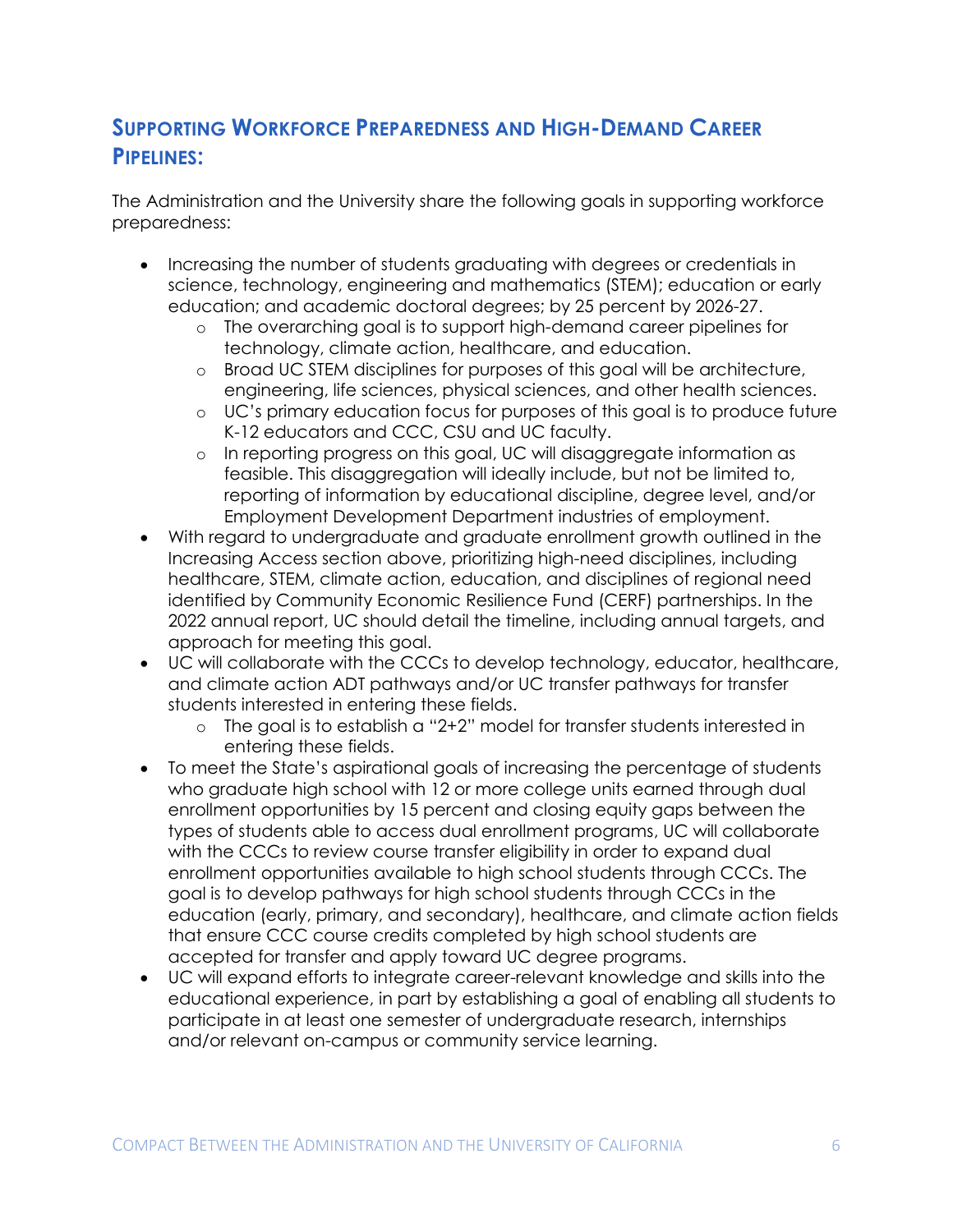#### **PROVIDING ACCESS TO ONLINE COURSE OFFERINGS:**

The Administration and the University share the following goal to provide access to online course offerings:

- With the 2019-20 academic year serving as the baseline, UC will double the number of student credit hours generated through undergraduate online courses offered in fall, winter, spring and summer terms by 2029-30.
	- o The intermediate goal is for UC to achieve half of that increase by the end of the 2025-26 academic year.
	- o For the 2019-20 baseline, UC undergraduates enrolled in 283,090 online units in the summer, fall, winter, and spring terms.

# **THE ADMINISTRATION'S PROPOSED INVESTMENTS IN UC:**

- The Administration will propose annual, year-over-year ongoing General Fund base increases of five percent for the term of the compact. In 2022-23, the fivepercent base increase totals \$200,542,000 ongoing General Fund.
- In addition to annual base increases, the 2022-23 Governor's Budget provides \$67.8 million ongoing in 2022-23 for a resident undergraduate enrollment increase of 6,230 full-time equivalent students in 2022-23, compared to a 2020-21 baseline.
- The Administration will propose to backfill Nonresident Supplemental Tuition losses to the UC operating budget and financial aid resulting from reductions in nonresident undergraduate enrollment pursuant to Education Code Section 93000. In 2022-23, the Governor's Budget includes \$31 million ongoing for this purpose, subject to the requirements established in Education Code Section 93000 (i.e., the funding amount may be adjusted if the specified nonresident enrollment replacement target is not met).
- The Administration will not trigger permissive language authorizing a reduction in UC's budget to cover the increased Cal Grant costs associated with tuition increases under UC's cohort-based tuition model. According to estimates from the California Student Aid Commission, annual state costs associated with covering cohort-based tuition increases for the Cal Grant program will grow from \$15 million in 2022-23 to \$200.8 million in 2026-27.
- The 2022-23 Governor's Budget also provides:
	- o \$185 million one-time General Fund for the following climate initiatives:
		- \$100 million for climate action research seed and matching grants available to researchers from the UC system and other institutions.
		- **\$50 million for regional climate innovation incubators.**
		- **535 million to establish climate workforce development and** training hubs co-located with the regional climate innovation incubators.